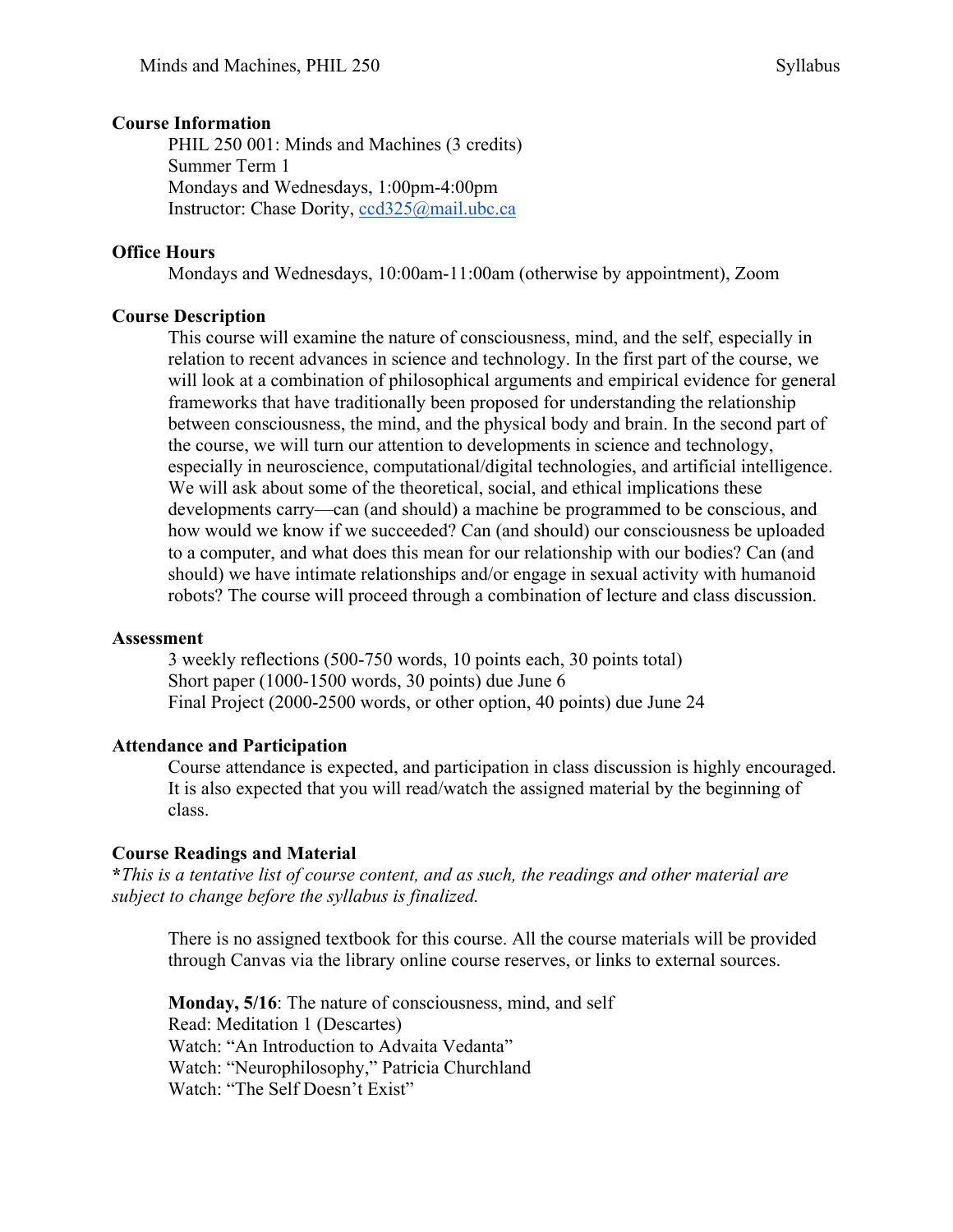## **Wednesday, 5/18**: The problem of "qualia" Watch: "The Hard Problem of Consciousness" (David Chalmers) Read: "What's it like to be a bat?" (Thomas Nagel) Read: from "Epiphenomenal Qualia" and "What Mary Didn't Know" (Frank Jackson)

Recommended: watch David Chalmers interview on the Lex Fridman podcast

# **Monday, 5/23**: No class

**Wednesday, 5/25**: Consciousness and the nature of reality: or, are we living in the matrix? Read: "The Experience Machine" (Robert Nozick) Read: "Are you living in a computer simulation?" (Nick Bostrom) Watch: "Why you're probably not a simulation" (Cool Worlds) Recommended: watch *The Matrix*

### **Monday, 5/30**: Neurophenomenology

Watch: "The Transparent Avatar in Your Brain" (Thomas Metzinger TED talk) Read: *Mindmelding* chapter 1 (William Hirstein) Recommended: watch Inseparable documentary

**Wednesday, 6/1**: Challenges to the materialist account of the mind Read: "Proof of Heaven: A Doctor's Experience with the Afterlife" (Eben Alexander) Read: "Science on the Brink of Death" (Sam Harris) Watch: "Children's Memories of Previous Lives" (Jim Tucker)

# **Monday, 6/6:** Advaita Vedanta and non-dual spirituality *Paper 1 Due* Read: selection from *I Am That* (Nisgardatta Maharaj)

Read: selection from *Be As You Are* (Ramana Maharshi) Recommended: watch *Jnani* 

**Wednesday, 6/8:** Review/Brains, minds, and machines Material TBD

**Monday, 6/13**: Brains, minds, and machines Read: "Computing Machinery and Intelligence" (Alan Turing) Read: "Minds, Brains, and Programs" (John Searle)

**Wednesday, 6/15:** Brains, minds, and machines cont'd Read: "Philosophers on GPT-3" blogpost (at Daily Nous) Watch: *Alphago* 

**Monday, 6/20:** Applied ethical and social issues Read: "Could you merge with AI? Reflections on the Singularity and Radical Brain Enhancement" (Cody Turner and Susan Schneider)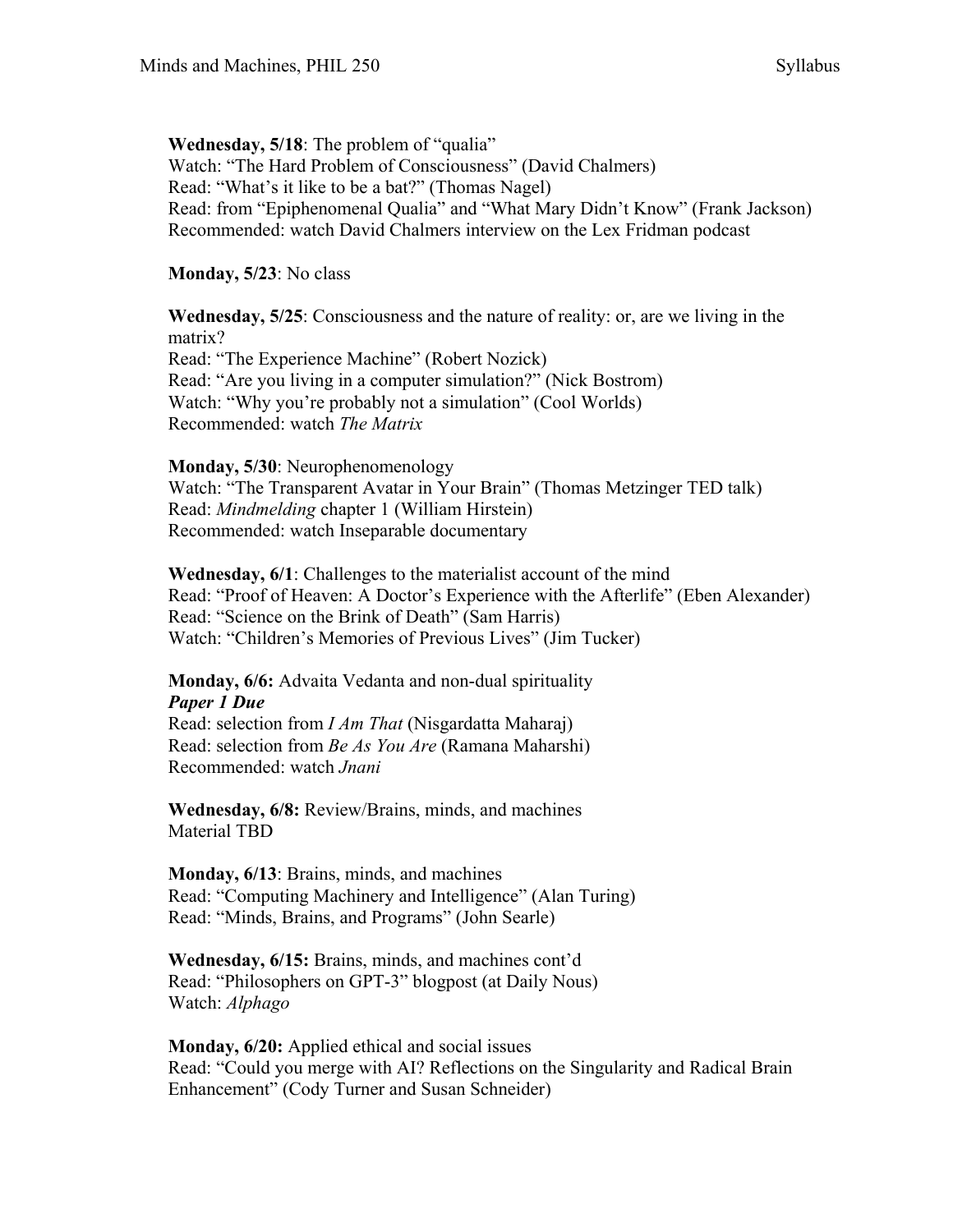Read: "Troubleshooting AI and Consent" (Meg Leta Jones and Elizabeth Edenberg)

**Wednesday, 6/22:** Applied ethical and social issues cont'd Read: "On the Very Idea of Sex with Robots" (Mark Migotti and Nicole Wyatt) Read: "From Sex Robots to Love Robots: Is Mutual Love with a Robot Possible?" (Sven Nyholm and Lily Eva Frank) Recommended: watch *Her* 

# *Final Project Due Friday, 6/24*

# **Late Work Policy**

There will be a late penalty assessed to work submitted after the assignment deadline. Extensions due to personal circumstances or emergency situations can be arranged with me directly.

# **Academic Concession**

Issues of concession can be discussed with me directly and will usually result in an extension for the assignment(s) in question. For the university policy regarding academic concession, see: https://www.calendar.ubc.ca/vancouver/index.cfm?tree=3,329,0,0

# **Covid-19 Policy**

\**The following statement reflects the UBC policy on face coverings that remains in effect through the end of the 2021/22 Winter session. This policy is therefore subject to change for the 2022 Summer session, in which case it will be amended on the finalized syllabus.* 

You are required to wear a non-medical mask during our class meetings, for your own protection and for the safety and comfort of everyone else in the class. For our in-person meetings in this class, it is important that all of us feel as comfortable as possible engaging in class activities while sharing an indoor space. Non-medical masks that cover our noses and mouths are a primary tool for combating the spread of Covid-19. Further, according to the provincial mandate, masks are required in all indoor public spaces including lobbies, hallways, stairwells, elevators, classrooms and labs. There may be students who have medical accommodations for not wearing a mask. Please maintain a respectful environment.

# **Accessibility**

You may contact me if you have any concerns over issues of accessibility in this course. Students with disabilities may contact UBC's Centre for Accessibility, located in Brock Hall, room 1203, telephone number: (604) 822-5844. They can help arrange appropriate accommodations if required. You can also find more resources regarding accessibility at: http://www.students.ubc.ca/about/access

#### **Plagiarism**

Plagiarism, which is intellectual theft, occurs where an individual submits or presents the oral or written work of another person as his or her own. Scholarship quite properly rests upon examining and referring to the thoughts and writings of others. However, when another person's words (i.e. phrases, sentences, or paragraphs), ideas, or entire works are